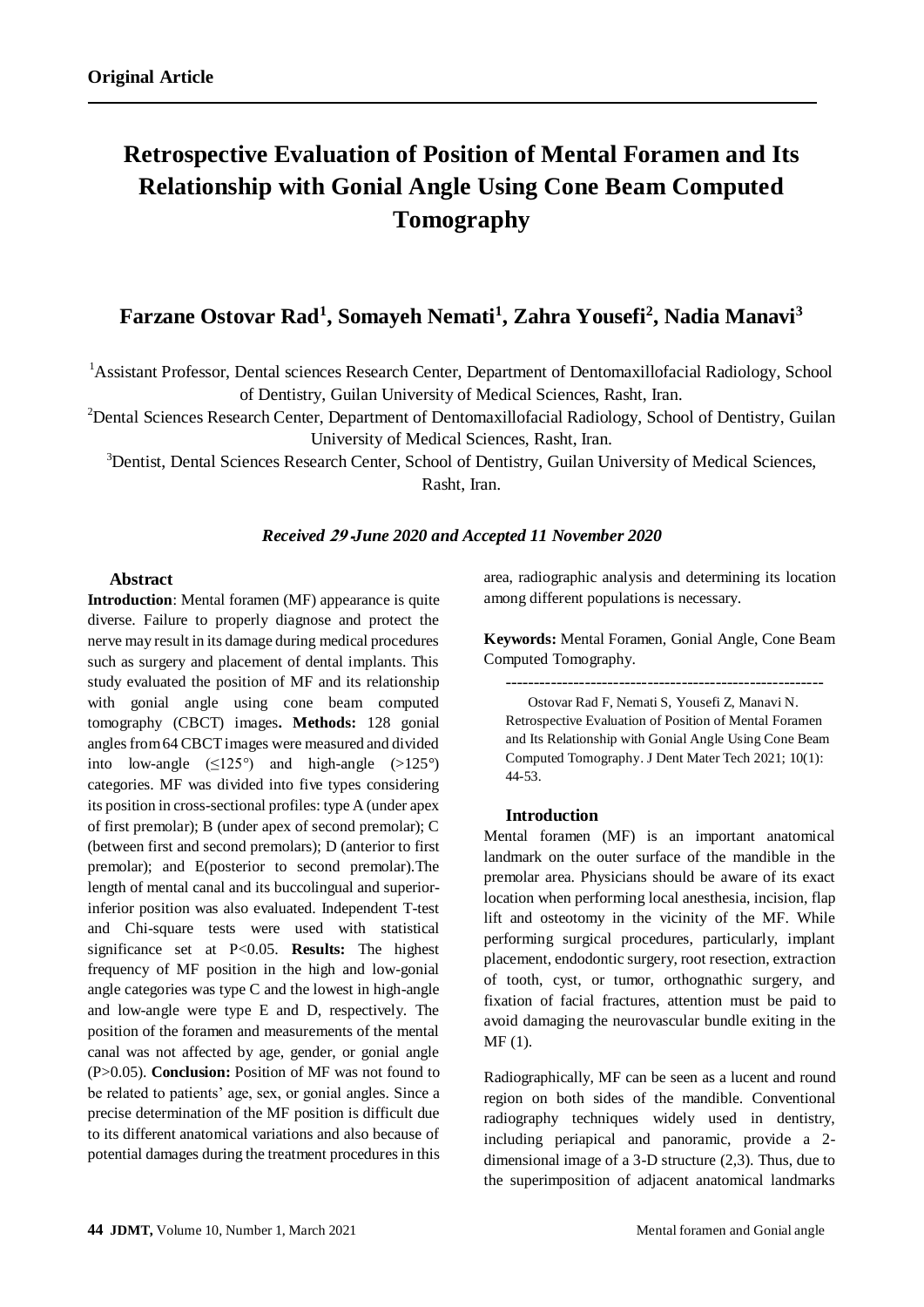(2,4-5), trabecular bone pattern (6), thinness of mandible (4-6), and being positioned below the end of the periapical film (4), MF may not be visible in certain cases.

Moreover, the opening of MF leans upward and toward back, consequently, it is not in the usual view of the premolars in the longitudinal axis of the canal opening. On the other hand, due to its position on the surface of the mandible, its location in relation to the root of the teeth is affected by the change of the angle of radiation. When the image of mental foramen falls on the apex of one of the premolars, it may mimic a periapical lesion. In such cases, the presence of a dental canal, which extends to the suspicious radiolucency or a detectable lamina dura in the mentioned area, could reveal the true nature of this overcast image. The relative thinness of the lamina dura superimposed on this lucent foramen results in a significant burn out of the former thus making the diagnosis further complicated. However, a second radiography from a different angle clearly shows lamina dura as well as the change in location of MF radiolucency in comparison to the tooth apex (7).

Nowadays, Cone beam computed tomography (CBCT) has brought advancements in dentistry. This imaging modality has enabled an accurate three-dimensional evaluation of the bony structures in the maxillofacial region (1-5), and as a result, enabling the evaluation of MF in sagittal, axial, and coronal cross sections (8).

Gonial angle (GA) is an important indicator for determining growth pattern, evaluating mandibular rotation, and deciding on extraction pattern in class II patients and an influential factor in deciding on surgery in skeletal class III patients and in forensic age estimation (9). GA is formed when Ramus line (tangent to the posterior border of ramus) and mandibular line (the line in contact with the inferior border of mandible passing gnathion) intersect each other (10).

Some reports suggest that occlusal forces are related to the shape of mandibular angle (9). A high gonial angle indicates the tendency of the mandible to rotate backward with the growth of the condyles toward the back, which is reflected by a steep mandibular plane and, as a result, the posterior orientation of growth. On the contrary, a smaller gonial angle represents the vertical growth of the condyle (11).

German and French researchers made measurements of GA in the late 19th century for the first time. Their queries showed that the average mandibular angle did not alter from adulthood until at least the age of 70, except in cases where there were extensive tooth loss (12).

There is disagreement regarding the exact position of the MF and adjacent anatomical landmarks due to their various differences (13-15). Since no study has been published to investigate the morphometric relationship of gonial angle with position of mental foramen in CBCT images, the present study aimed to investigate the location of MF and its relation with gonial angle in a group of Iranian population by using CBCT imaging.

# **Materials and Methods**

In this analytical, cross-sectional study, in order to examine the position of MF with respect to gonial angle, 64 samples of CBCT images were collected from the archives of radiology department of dental school of Guilan University of Medical Sciences (GUMS). The total of 128 gonial angles had been collected for various reasons including orthodontic treatment, surgery, implant placement, among others. The CBCT images had been prepared using Pax-i 3D unit (Vatech, Hwaseong, Korea). Exposure parameters for each sample were as follows: 95 kVp, 5.2 mAs, 9s scan time, 0.25 voxel size, and 15×15cm FOV for mandible Mode.

Inclusion criteria were full field CBCT images that covered the entire mandible, ramus, and condyle area of both sides; patients aged 18 to 50 years, with their both premolars (number 4 and 5) and first and second molars in place. Exclusion criteria were images with involving lesions in mandibular canal or mental foramen; edentulous patients; and images of primary and mixed dentition. The present study was confirmed and approved by the ethics committee of GUMS and was assigned code of ethics 1397422.

All panoramic images were reconstructed by the same device software. All CBCT images were evaluated by student under the supervision of an oral and maxillofacial radiologist.

Using Pax-i 3D unit, reconstructed panoramic and obtained cross-sectional images, the following parameters were examined:

1) Measurement of left and right gonial angles in reconstructed panoramic images: Line "a" was drawn tangentially with the most prominent point of posterior border of ramus and condyle, and line "b" was tangent with the inferior border of mandible. The angle created between lines "a" and "b" was measured as gonial angle (GA) (Figure 1). Then, scans were divided into two groups according to the size of the gonial angle: Low angle ( $\leq$ 125°) and high angle (>125°) (16). (Figure 1)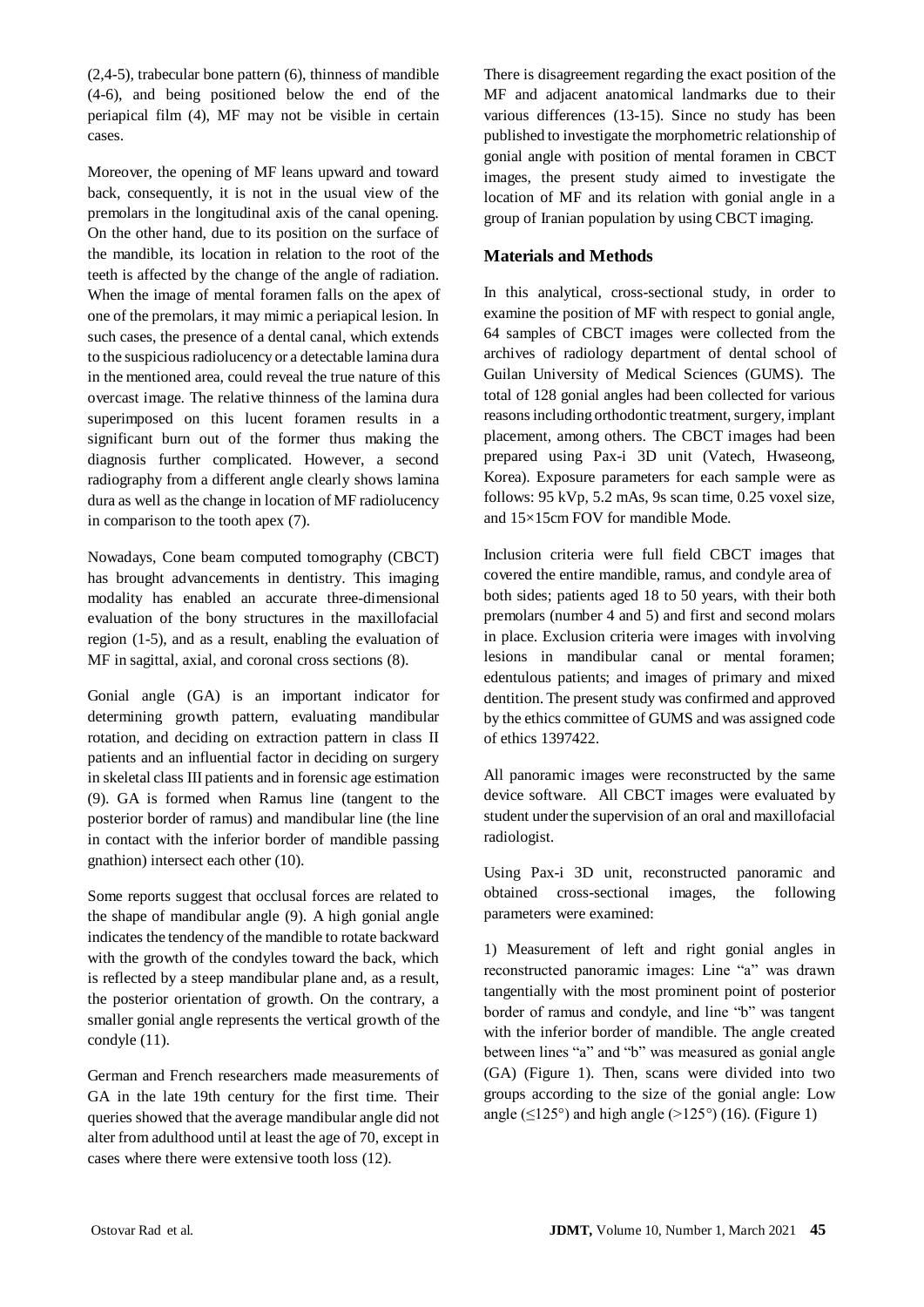



Figure 1: A sample of gonial angle measurement Figure 2: An illustration of measurements in cross-sectional profile of mental foramen: a. Vertical distance, from the lingual end of mental canal to alveolar crest; b. Vertical distance, from the buccal end of mental canal to lingual cortex; c. Vertical distance, from the lingual end of mental canal to the buccal cortex; d. The vertical distance, from the lingual end of mental canal to inferior border of mandible; e. the length of mental canal



Figure 3: An example of measurements in the crosssectional profile of mental canal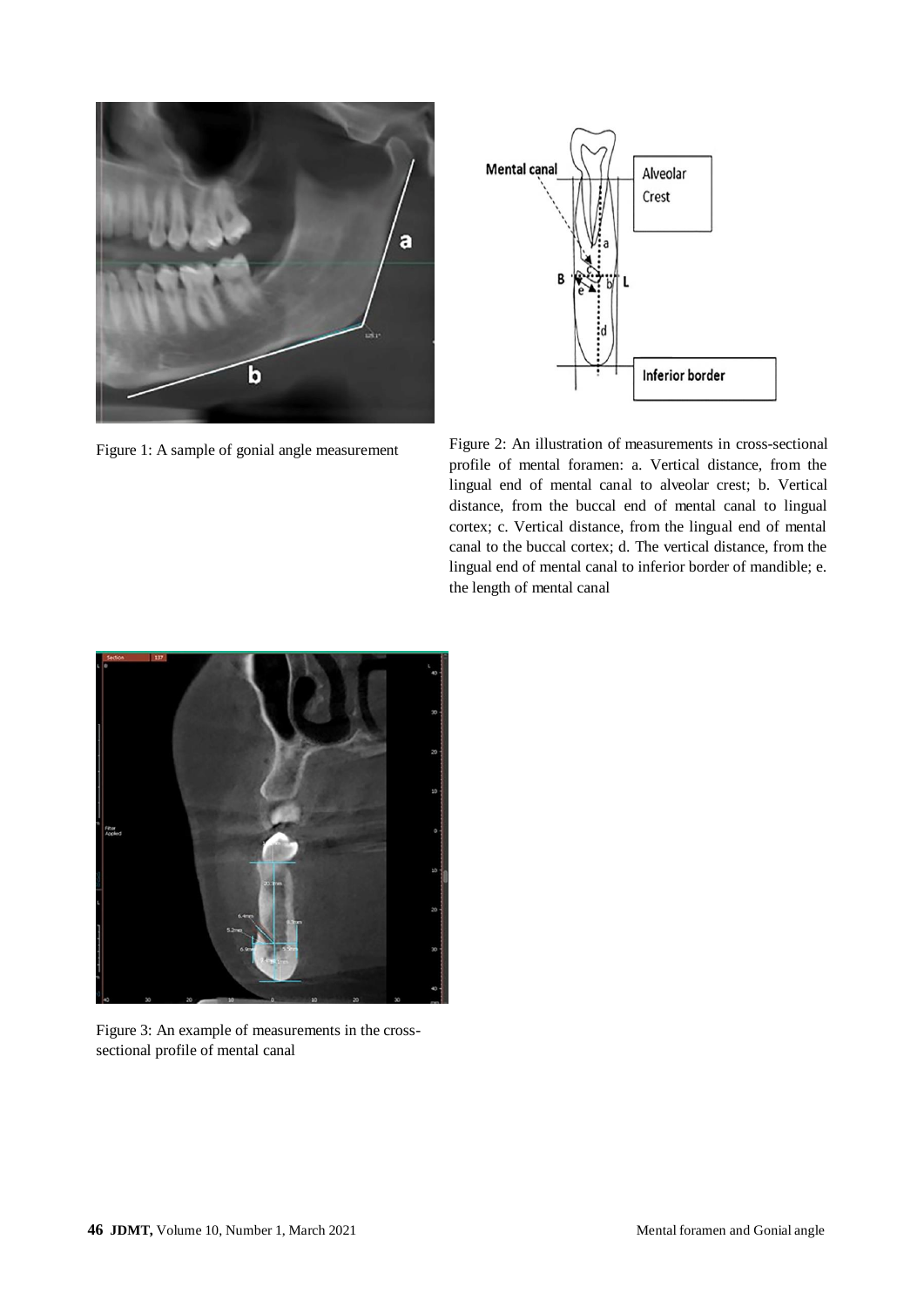2) Analysis and measurement of mental foramen (MF) indices: In cross-sectional profiles, the section in which MF had the clearest view, the indices associated with this foramen were examined. The position of mental foramen was determined as follows: Type  $A =$  below the apex of first premolar;  $B =$  below the apex of second premolar;  $C$  $=$  between first and second premolars;  $D =$  anteriorly from the first premolar;  $E =$  posteriorly from second premolar.

In addition, the frequency of various types of mental foramen in the studied images, were evaluated based on sex and age.

Then, the length of mental canal was measured based on the distance from the lingual end of canal to its opening. Moreover, the vertical distance from the lowest point on the inferior border, buccal cortex, and alveolar crest, plus the distance from buccal end of mental canal to lingual cortex of mandible, were calculated (17) (Figures 2&3).

The statistical analysis was performed using Independent t-test and Chi-square test. The relationship between frequency of position of the MF on the right and left side of mandible, as well as the relationship between sex and position of MF and measurements of mental canal were examined using Chi-square test. Independent t-test was also used to analyze the relationship between age and position of MF and mental canal measurements, the relationship between MF position and gonial angle and the relationship between mental canal and gonial angle measurements. P-values under 0.05 were considered as statistically significant values.

# **Results**

In this study, 64 CBCT images (a total of 128 gonial angles and mental foramen) were examined for determining the relation between gonial angle, position of mental foramen, and mental canal. The mean age of the subjects was 29.13±8.36 (minimum age 18 years and maximum 49), with a median age of 27 years old.

Based on Table I, the most and least frequent types of MF position on the right belonged to type C and E, respectively. Regarding the left side, the highest occurrence was found as typeC and the least as D. There was no significant relationship between frequency of position of MF on right and left side of mandible  $(P=0.217)$ .

According to Table I, there was no relation between sex, age, and position of MF, respectively.  $(Sex(R/L))$ : P=0.458 / P=0.687, Age(R/L): P=0.190 / P=0.239). (Table I)

| Variables    |              |             | Type of mental foramen (number) |                         |                |                  |                  |  |
|--------------|--------------|-------------|---------------------------------|-------------------------|----------------|------------------|------------------|--|
|              |              |             | $A^*$                           | $\overline{\mathbf{B}}$ | $\overline{C}$ | $\overline{D}$   | $\overline{E}$   |  |
| Side         | ${\bf R}$    |             | 3                               | $16\,$                  | 39             | $\overline{4}$   | $\sqrt{2}$       |  |
|              | $\mathbf L$  |             | $\mathfrak{Z}$                  | 13                      | $44\,$         | $\mathbf{1}$     | $\mathfrak{Z}$   |  |
|              | Female       | ${\bf R}$   | $\,1\,$                         | $\boldsymbol{7}$        | 21             | 3                | $\sqrt{2}$       |  |
| Sex          |              | $\mathbf L$ | $\,1\,$                         | $\,$ $\,$               | $23\,$         | $\boldsymbol{0}$ | $\sqrt{2}$       |  |
|              | Male         | ${\bf R}$   | $\sqrt{2}$                      | $\overline{9}$          | $18\,$         | $\,1\,$          | $\boldsymbol{0}$ |  |
|              |              | $\mathbf L$ | $\sqrt{2}$                      | 5                       | $21\,$         | $\mathbf{1}$     | $\mathbf{1}$     |  |
|              | Under 27yr   | ${\bf R}$   | $\sqrt{2}$                      | $10\,$                  | $19\,$         | 3                | $\boldsymbol{0}$ |  |
| $\rm Age$    |              | $\mathbf L$ | $\sqrt{2}$                      | $14\,$                  | $16\,$         | $\mathbf{1}$     | $\mathbf{1}$     |  |
|              | Above 27yr   | ${\bf R}$   | $\,1\,$                         | $10\,$                  | $16\,$         | $\,1\,$          | $\sqrt{2}$       |  |
|              |              | $\mathbf L$ | $\mathbf 1$                     | $11\,$                  | $16\,$         | $\boldsymbol{0}$ | $\boldsymbol{0}$ |  |
| Gonial angle | High         |             | $\overline{\mathbf{4}}$         | $17\,$                  | 35             | $\overline{4}$   | $\,1$            |  |
|              | $_{\rm Low}$ |             | $\sqrt{2}$                      | $12\,$                  | $\sqrt{48}$    | $\,1$            | $\overline{4}$   |  |

Table I: Distribution of various types of MF positions

**\*** A**:** below the apex of first premolar; B: below the apex of second premolar; C: between first and second premolars; D: anteriorly from the first premolar; E: posteriorly from second premolar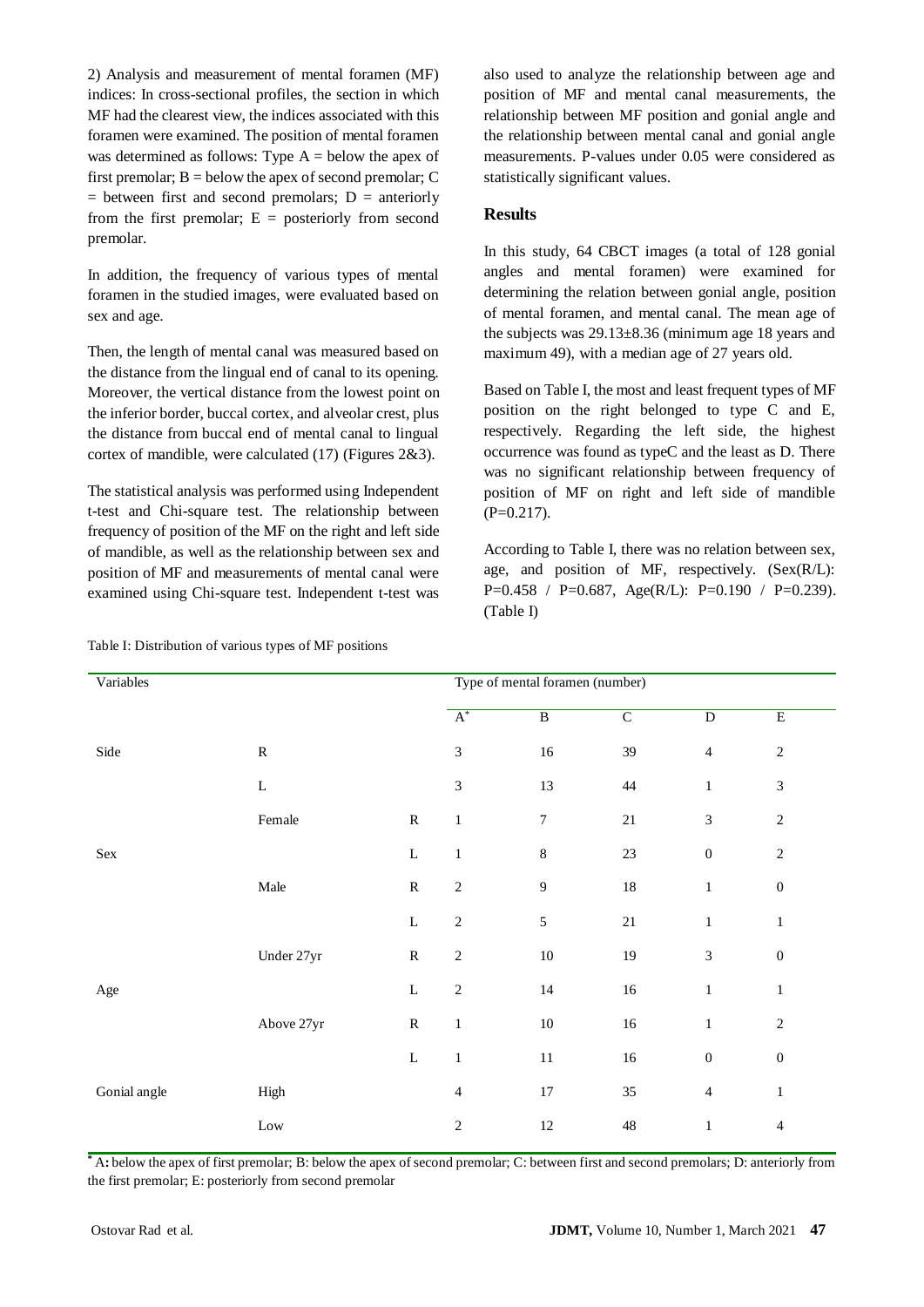According to the information in Table II, mean and standard deviation of gonial angle measured on the right side was  $121.73^{\circ} \pm 5.38^{\circ}$  and on the left was  $124.4^{\circ} \pm 5.00^{\circ}$ . The mean gonial angle on the right was about 3 degrees smaller than the left, and Pearson correlation test showed a significant relation between the two sides  $(r=0.8,$ P<0.001). (Table II)

Table II: Gonial angle measurements in Right and left sides of mandible

| Gonial angle | Mean $\pm$ S.D    | Max   | Min   | P-Value | R   |
|--------------|-------------------|-------|-------|---------|-----|
| Right        | $121.73 \pm 5.38$ | 138.5 | 116.5 | 0.000   | 0.8 |
| Left         | $124.4 \pm 5.00$  | 139   | 114.5 |         |     |

According to Table I, the highest frequency of MF types in high and low gonial angles was C and the lowest in the mentioned categories was type E and D, respectively. Statistical analysis showed no relation between the position of MF and gonial angle (P=0.423).

Among the measurements taken in the high angle group, only the distance from the MF to the lingual plate on the right side followed a normal distribution, and in the low angle group, the length of the mental canal and the distance from the MF to the buccal plate on the left and the distance from the MF to the inferior border of mandible on the right side followed a normal distribution.

Based on Table III, no significant relationship was found between the measured variables in relation to the mental canal and the gonial angle on both sides  $(P>0.05)$ , but between the measurements on the right and left sides of mandible – in general and not considering gonial angle – a meaningful relation was observed (P<0.001).

(Table III)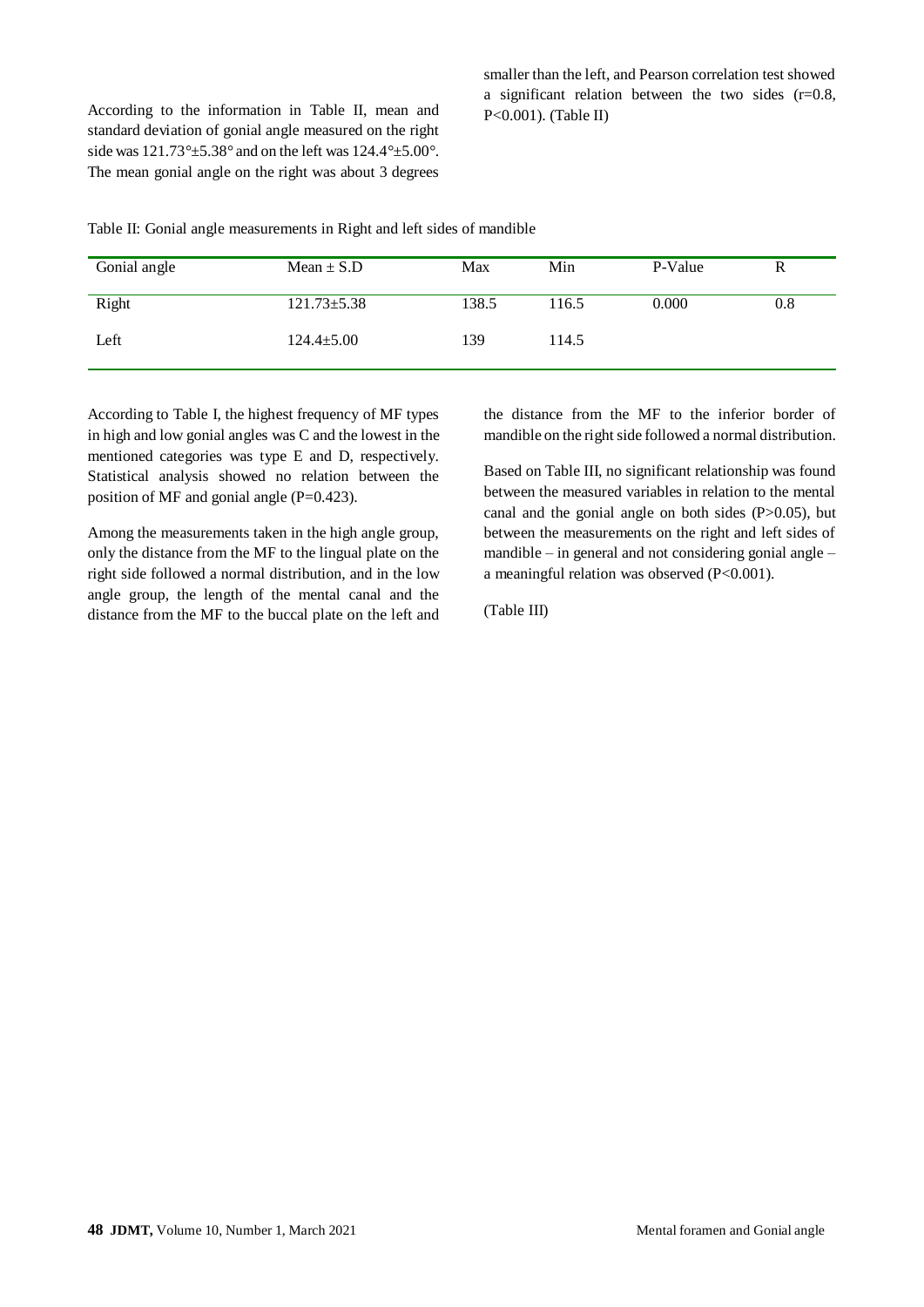Table III: Mental canal measurements in association with gonial angle

| Measurements                             | High angle       |       |       | Low angle        |       |       | P-value |
|------------------------------------------|------------------|-------|-------|------------------|-------|-------|---------|
| (mm)                                     | $Mean \pm SD$    | Min   | Max   | $Mean \pm SD$    | Min   | Max   |         |
| Right                                    |                  |       |       |                  |       |       |         |
| Mental canal length                      | $6.03 \pm 0.72$  | 4.70  | 7.30  | $6.36 \pm 1.00$  | 4.30  | 8.90  | 0.143   |
| lin end of MF to inf border <sup>a</sup> | $10.40 \pm 1.23$ | 8.30  | 13.30 | $9.96 \pm 1.86$  | 6.80  | 15.10 | 0.279   |
| lin end of MF to alv. crest <sup>b</sup> | $19.13 \pm 2.25$ | 14.90 | 23.60 | $18.42 \pm 2.02$ | 14.20 | 22.60 | 0.188   |
| lin end of MF to BP <sup>c</sup>         | $3.99 \pm 0.52$  | 2.80  | 5.50  | $4.20 \pm 0.84$  | 3.40  | 7.30  | 0.264   |
| Buc end of MF to $LPd$                   | $5.51 \pm 1.00$  | 2.90  | 7.90  | $5.65 \pm 0.92$  | 4.00  | 8.60  | 0.560   |
| Left                                     |                  |       |       |                  |       |       |         |
| Mental canal length                      | $6.21 \pm 0.74$  | 4.00  | 7.50  | $6.24 \pm 1.00$  | 4.40  | 9.80  | 0.209   |
| lin end of MF to inf border              | $10.40 \pm 1.22$ | 7.10  | 12.30 | $10.17 \pm 1.64$ | 7.50  | 13.60 | 0.529   |
| lin end of MF to alv. crest              | $19.11 \pm 2.33$ | 13.60 | 24.00 | $18.91 \pm 2.66$ | 13.60 | 25.60 | 0.362   |
| lin end of MF to BP                      | $4.17 \pm 0.66$  | 2.90  | 5.50  | $4.27 \pm 0.78$  | 2.90  | 6.30  | 0.584   |
| Buc end of MF to LP                      | $5.41 \pm 0.80$  | 4.00  | 6.70  | $5.66 \pm 1.06$  | 3.80  | 8.30  | 0.309   |

<sup>a</sup>: Distance from the lingual end of mental canal to inferior border of mandible; <sup>b</sup>: Distance from the lingual end of mental canal to alveolar crest; <sup>c</sup>: Distance from the lingual end of mental canal to buccal plate; <sup>d</sup>: Distance from buccal end of mental canal to lingual plate.

No relation was revealed between measurements of mental canal with sex and age, table IV and table V (P>0.05). Table (IV, V)

Table IV: Mental canal measurements in association with sex

| Measurements                | Male $(N=30)$    |       |       | Female $(N=34)$  | P-value |       |       |
|-----------------------------|------------------|-------|-------|------------------|---------|-------|-------|
| (mm)                        | Mean $\pm$ SD    | Min   | Max   | Mean $\pm$ SD    | Min     | Max   |       |
|                             |                  | Right |       |                  |         |       |       |
| Mental canal length         | $6.52 \pm 0.94$  | 4.30  | 8.90  | $5.95 \pm 0.78$  | 4.70    | 7.80  | 0.401 |
| lin end of MF to inf border | $10.16 \pm 1.81$ | 6.80  | 15.10 | $10.15 \pm 1.43$ | 7.80    | 13.40 | 0.440 |
| lin end of MF to alv. crest | $18.97 \pm 2.43$ | 14.20 | 22.60 | $18.55 \pm 1.86$ | 14.90   | 23.60 | 0.161 |
| lin end of MF to BP         | $4.15 \pm 0.68$  | 3.40  | 6.40  | $4.06 \pm 0.76$  | 2.80    | 7.30  | 0.652 |
| Buc end of MF to LP         | $5.67 \pm 0.68$  | 4.40  | 7.10  | $5.51 \pm 1.15$  | 2.90    | 8.60  | 0.341 |
|                             |                  | Left  |       |                  |         |       |       |
| Mental canal length         | $6.35 \pm 0.97$  | 4.40  | 9.80  | $6.12 \pm 0.79$  | 4.00    | 7.50  | 0.340 |
| lin end of MF to inf border | $10.27 \pm 1.65$ | 7.10  | 13.60 | $10.27 \pm 1.29$ | 7.80    | 12.60 | 0.281 |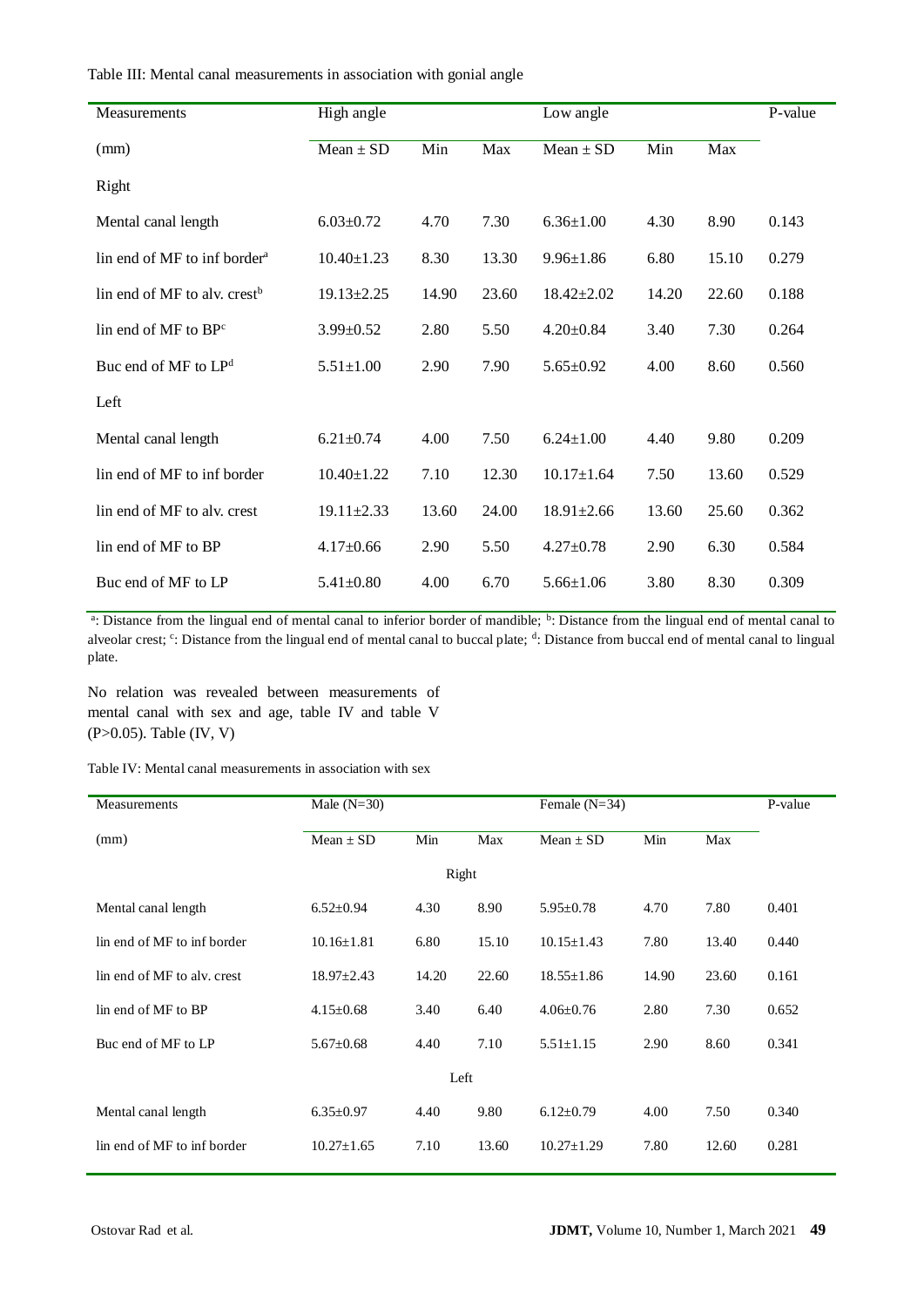| lin end of MF to alv. crest | $19.41 + 2.83$ | 13.60 | 25.60 | $18.65 + 2.14$ | 13.60 | 24.00 | 0.462 |
|-----------------------------|----------------|-------|-------|----------------|-------|-------|-------|
| lin end of MF to BP         | $4.31 + 0.74$  | 3.20  | 6.30  | $4.15 + 0.71$  | 2.90  | 5.60  | 0.153 |
| Buc end of MF to LP         | $5.65 + 0.87$  | 4.00  | 7.30  | $5.45 + 1.03$  | 3.80  | 8.30  | 0.441 |

Table V: Mental canal measurements in association with age

| Measurements                | Under $27yr$ (N=36) |       |       | Above $27yr(N=28)$ | P-value |       |       |
|-----------------------------|---------------------|-------|-------|--------------------|---------|-------|-------|
| (mm)                        | Mean $\pm$ SD       | Min   | Max   | Mean $\pm$ SD      | Min     | Max   |       |
|                             |                     | Right |       |                    |         |       |       |
| Mental canal length         | $6.16 \pm 0.91$     | 4.30  | 8.90  | $6.27 \pm 0.89$    | 4.90    | 7.90  | 0.641 |
| lin end of MF to inf border | $9.92 \pm 1.26$     | 7.80  | 12.20 | $10.43 \pm 1.91$   | 6.80    | 15.10 | 0.210 |
| lin end of MF to alv. crest | $18.86 \pm 2.53$    | 14.20 | 23.60 | $18.61 \pm 1.61$   | 15.80   | 21.90 | 0.432 |
| lin end of MF to BP         | $4.06 \pm 0.54$     | 2.80  | 5.50  | $4.15 \pm 0.89$    | 3.30    | 7.30  | 0.271 |
| Buc end of MF to LP         | $5.53 \pm 0.96$     | 2.90  | 7.90  | $5.65 \pm 0.96$    | 4.40    | 8.60  | 0.621 |
|                             |                     | Left  |       |                    |         |       |       |
| Mental canal length         | $6.29 \pm 0.92$     | 4.40  | 9.80  | $6.15 \pm 0.84$    | 4.00    | 7.40  | 0.673 |
| lin end of MF to inf border | $10.28 \pm 1.30$    | 7.50  | 12.80 | $10.26 \pm 1.65$   | 7.10    | 13.60 | 0.481 |
| lin end of MF to alv. crest | $18.75 \pm 2.82$    | 13.60 | 25.60 | $19.29 \pm 2.08$   | 15.70   | 24.00 | 0.132 |
| lin end of MF to BP         | $4.13 \pm 0.66$     | 2.90  | 5.80  | $4.33 \pm 0.79$    | 2.90    | 6.30  | 0.301 |
| Buc end of MF to LP         | $5.52 \pm 0.88$     | 4.00  | 8.00  | $5.57 \pm 1.05$    | 3.80    | 8.30  | 0.392 |

#### **Discussion**

MF is one of the most important anatomical landmarks of mandible and has attracted a lots of attention from various aspects. Positioning, shape, size, distance from other anatomical landmarks, and adjacent roots have been investigated in many studies (18-21). From a clinical perspective, adequate local anesthesia for dental treatments and safety of surgical procedures in this area is influenced by physicians' knowledge of position of MF. Thisposition may also play a role in the interpretation of anatomical landmarks in forensic medicine (19).

In the present study, the most frequent position of MF was observed on the right and left was type C (between the first and second premolars) which is similar to the study by Haqqanifar and Rokui on panoramic images (6).

In the research by Oliviera et al. (21), as well as Khojastehpour et al. (22), the most common position was related to the one below the second premolar. In their anthropometric study, Satini and Alayan(23) examined position of MF in the skulls of 76 Chinese, 46 European and 33 Indians. Mental foramen, in Chinese specimens, was linearly aligned with the axial plane of second premolar, whereas in the European and Indian specimens it was between the first and second premolar. They concluded that population-based differences occur regarding position of MF. In the present study, however, in both high and low gonial angle groups, position of MF was not meaningfully correlated with the age and sex of the subjects, which is similar to Oliviera's findings (21).

According to the findings of the present study, the mean distance of lingual opening of mental canal to inferior border of mandible on the right and left sides was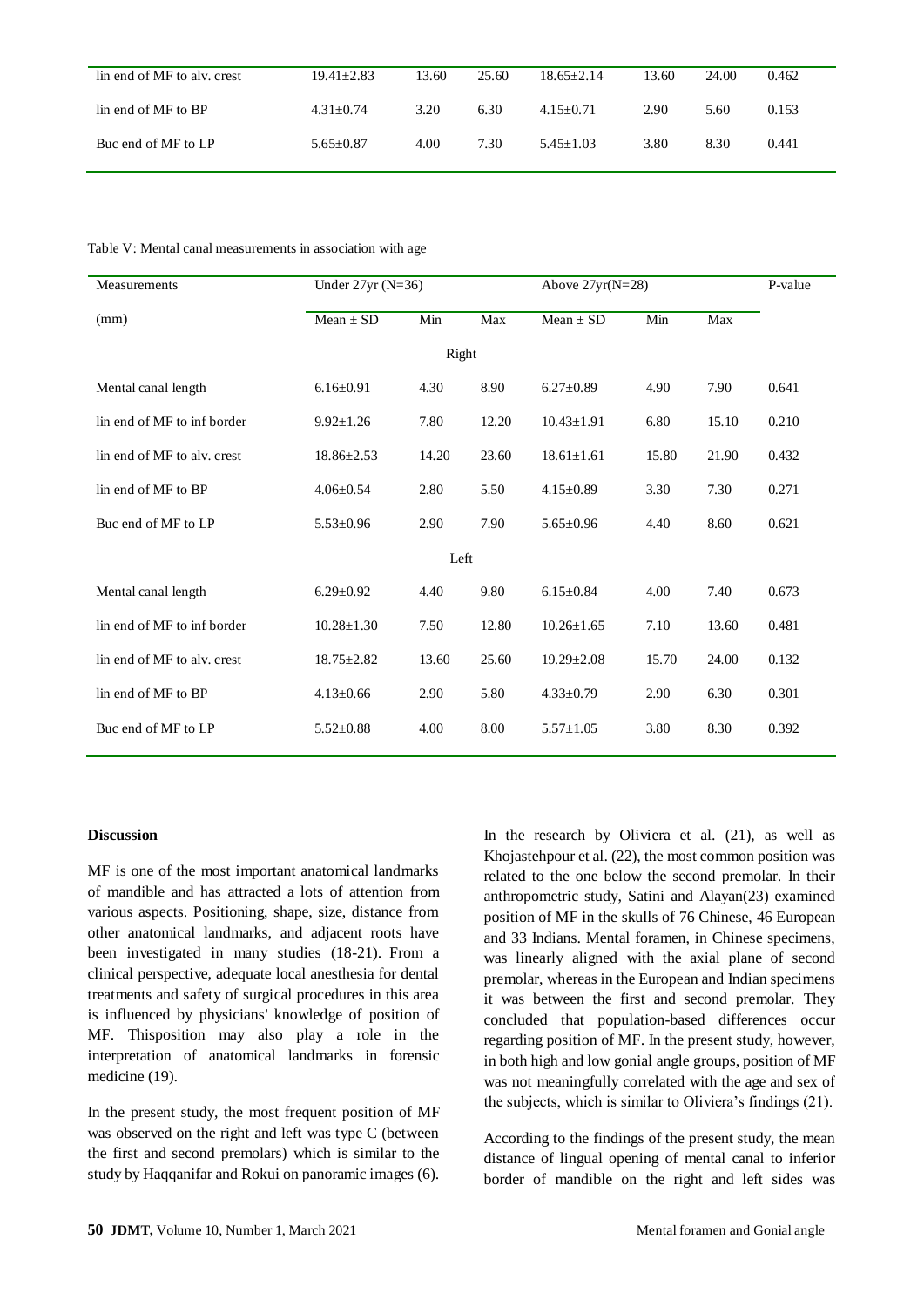10.15±1.61 and 10.27±1.46 mm, respectively. In a 2015 study of 26 hemi-mandibles derived from 19 corpses, Yu and colleagues observed that the distance of mental canal to the inferior border was approximately  $10.11 \pm 1.17$  mm, which is almost similar to the results of the current study (24). The distance of lingual end of mental canal to alveolar crest on the right and left sides were 18.74±2.14 and 19.00±2.50mm, respectively. In Oliviera's study, mental foramen was almost in the middle of the distance between the tip of the alveolar process and the inferior border of mandible (21). This difference may be a result of variations in measurements, sample size, race and anatomy.

No significant relation was observed between gonial angle, measured in CBCT images, with measured values of foramen and mental canal. As the present study is the only published study to investigate the relation between gonial angle, position of foramen, and mental canal, further comparisons with other studies would not be possible.

The distance of the lingual opening of mental canal to the inferior border of mandible, and alveolar crest, was not significantly correlated with gender and age of cases in this study (P>0.05). In their study, Ozturk et al. (25), did not find the position of MF to be different in age and race groups, but the distance between superior border to inferior border of mandible was significantly different in men and women.

The mean length of mental canal was  $6.21 \pm 0.89$  on the right and 6.22±0.88 mm on the left. The length of measured canal on the right and left sides of mandible were related. Gender and age had no effect on the length of the canal. Yu and his colleagues (24) measured the length of mental canal from the central point in MF to the anterior loop of the mandibular canal. The mean of this distance was  $4.34 \pm 1.46$  mm, which is different from the present results. In Yu et al. study (24) , no relation was found between age and gender with mental canal as well.

In this study, the mean distance of the lingual opening of mental canal to the buccal plate of mandible on the right and left sides of the patients was 4.10±0.72 and 4.22±0.73 mm, respectively. The mean distance of buccal opening of canal to the lingual plate on the right and left sides of the images were calculated to be  $5.59\pm0.95$  and  $5.54 \pm 0.96$  mm, respectively. No significant relationship was found between sex and age of the subjects and distance of mental canal to lingual and buccal plates of mandible. None of the previous studies have investigated the distance between the lingual opening of mental canal to buccal plate and the distance of buccal opening of mental canal to lingual plate, thus a comparison of the mentioned parameters with previous studies is not possible.

# **Conclusion**

Based on the findings of the present study, the position of the mental foramen was not related to gonial angle, age, and sex of the patients; and since this is the only study of its kind in this field, further investigations with a larger sample size are needed to further confirm the present findings. Considering the previous studies, it is also difficult to precisely determine the location of MF due to its anatomical variations. Also, due to the impact of the racial diversity observed in studies, the use of CBCT images in future, for accurate metrology and careful radiological examinations, seems a necessity in this field.

# **Conflict of Interest:**

There is no conflict of interest.

### **Acknowledgment:**

None Declared

# **References**

- 1. Angel JS, Mincer HH, Chaudhry J, Scarbecz M. Cone‐beam Computed Tomography for analyzing variations in inferior alveolar canal location in adults in relation to age and sex. J Forensic Sci. 2011;56(1):216-219.
- 2. Jacobs R, Mraiwa N, van Steenberghe D, Sanderink G, Quirynen M. Appearance of the mandibular incisive canal on panoramic radiographs. Surg Radiol Anat. 2004;26(4):329- 333.
- 3. Naitoh M, Hiraiwa Y, Aimiya H, Gotoh K, Ariji E. Accessory mental foramen assessment using cone-beam computed tomography.Oral Surg Oral Med Oral Pathol O ral Radiol.2009;107(2):289-294.
- 4. Greenstein G, Tarnow D. The mental foramen and nerve: clinical and anatomical factors related to dental implant placement: a literature review. J Periodontol. 2006;77(12):1933-1943.
- 5. Hasan T, Fauzi M, Hasan D. Bilateral absence of mental foramen—a rare variation. Int J Anat Variat. 2010;3(2010):167-169.
- 6. Haghanifar S, Rokouei M. Radiographic evaluation of the mental foramen in a selected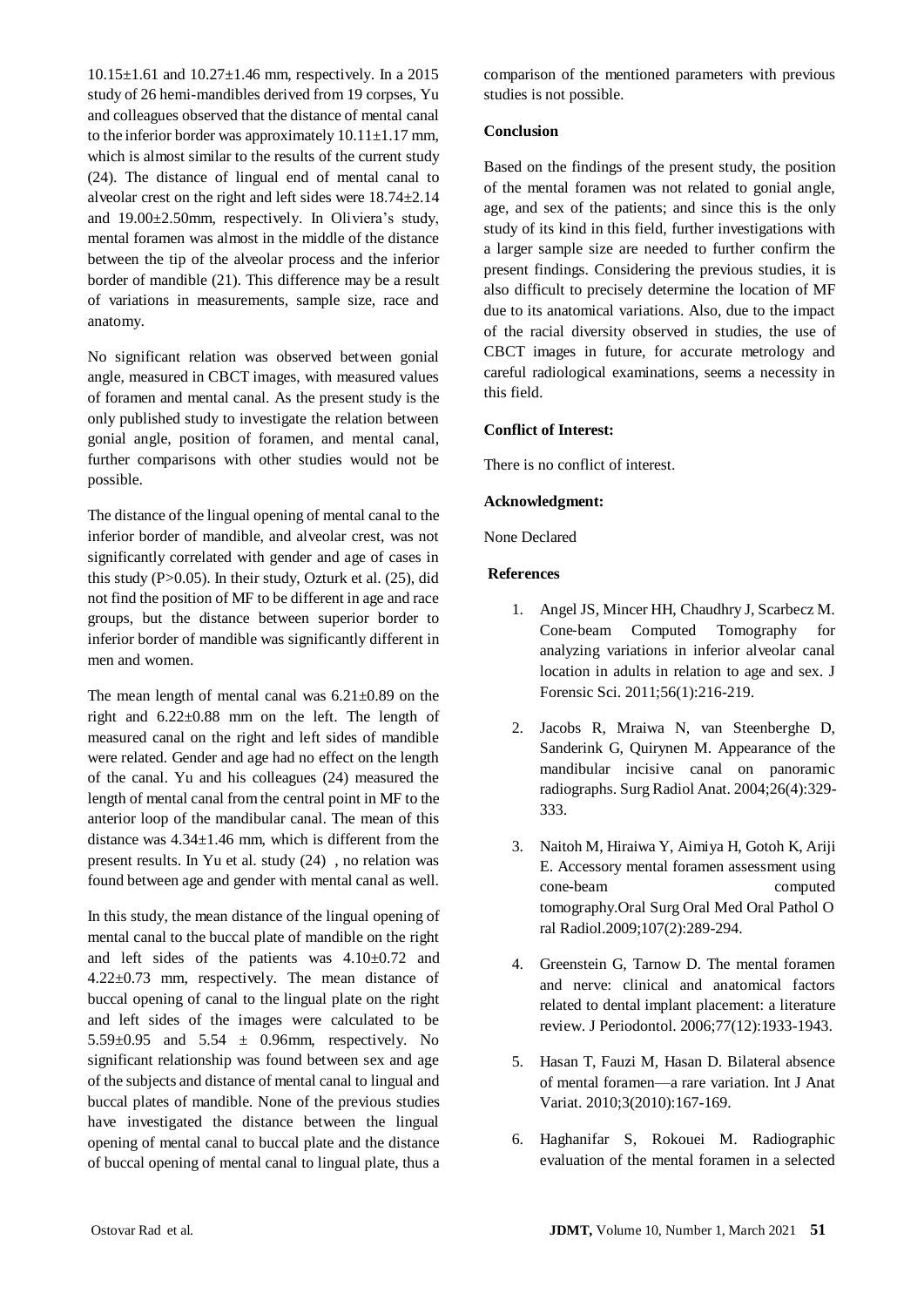Iranian population. Indian J Dent Res. 2009;20(2):150-152.

- 7. Amorim MM.,Borini CB.,Lopes SLP.,Haiter Neto F.,Caria PHF.Morphological description of mandibular canal in panoramic radiographs of Brazilian subjects: Association between anatomic characteristics and clinical procedures. Int.J.Morphol.2009;4(2):47-51.
- 8. da Silva Ramos LMP, Capelozza ALÁ, Rubira-Bullen IRF. Absence and hypoplasia of the mental foramen detected in CBCT images: a case report. Surg Radiol Anat. 2011;33(8):731- 734.
- 9. Radhakrishnan PD,Varma NKS;Dilemma of gonial angle measurement :panoramic radiograph or lateral cephalogram. Imaging Sci Dent .2017;47(2):93-97
- 10. Ohm E, Sliness J. Size of the mandibular jaw angle related to age, tooth retention and gender. J Oral Rehabil.1999; 26(11): 883–891.
- 11. Bjork A. Variations in the growth pattern of the human mandible: longitudinal radiographic study by the implant method.J Dent Res. 1963; 42(1): 400-411.
- 12. Casey DM, Emrich LJ.Changes in the manibular angle in the edentulous state.J Prosthet Dent.1988;59(3):373-380.
- 13. Kaffe I, Ardekian L, Gelerenter I, Taicher S. Location of the mandibular foramen in panoramic radiographs. Oral Surg Oral Med Oral Pathol Oral Radiol. 1994;78(5):662-669.
- 14. Nicholson ML. A study of the position of the mandibular foramen in the adult human mandible. Anat Rec. 1985;212(1):110-112.
- 15. Worthington P: Injury to the inferior alveolar nerve during implant placement: A formula for protection of the patient and clinician. Int J Oral Maxillofac Implants. 2004; 19(5): 731–734
- 16. Anbiaee N,Eslami F,Bagherpour A. Relationship of the Gonial Angle and Inferior Alveolar Canal Course Using Cone Beam

Computed Tomography. J Dent (Tehran).2015; 12(10):756-763.

- 17. Singh R, Srivastav AK. Study of position, shape, size and incidence of mental foramen and accessory mental foramen in Indian adult human skulls. Int J Morphol. 2010;28(4):1141- 1146.
- 18. Sisman Y, Sahman H, Sekerci A, Tokmak T, Aksu Y, Mavili E. Detection and characterization of the mandibular accessory buccal foramen using CT. Dentomaxillofac Radiol. 2012;41(7):558-563.
- 19. Parnia F, Moslehifard E, Hafezeqoran A, Mahboub F, Mojaver-Kahnamoui H. Characteristics of anatomical landmarks in the mandibular interforaminal region: a cone-beam computed tomography study. Med Oral Patol Oral Cir Bucal. 2012;17(3):e420-e425.
- 20. Leite GMF, Lana JP, de Carvalho Machado V, Manzi FR, Souza PEA, Horta MCR. Anatomic variations and lesions of the mandibular canal detected by cone beam computed tomography. Surg Radiol Anat. 2014;36(8):795-804.
- 21. M. R. de Oliveira J. Morphometrical analysis of the human mandibular canal: a CT investigation. Surg Radiol Anat .2011;33(4):345–352.
- 22. Khojastepour L, Mirbeigi S, Mirhadi S, Safaee A. Location of mental foramen in a selected Iranian population: a CBCT assessment. Iran Endod J. 2015;10(2):117-121.
- 23. Santini A, Alayan I. A comparative anthropometric study of the position of the mental foramen in three populations. Br Dent J. 2012;212(4).
- 24. Yu SK, Kim S,Kang SG,Kim JH,Lim KO,Hwang SI et all.Morphological assessment of the anterior loop of the mandibular canal in Koreans. Anat Cell Biol J. 2015;48(1):75-80.
- 25. Ozturk A, Potluri A, Vieira AR: Position and course of the mandibular canal in skulls. J Oral Surg Oral Med Oral Pathol Oral Radiol.2012; 113(4): 453–458.